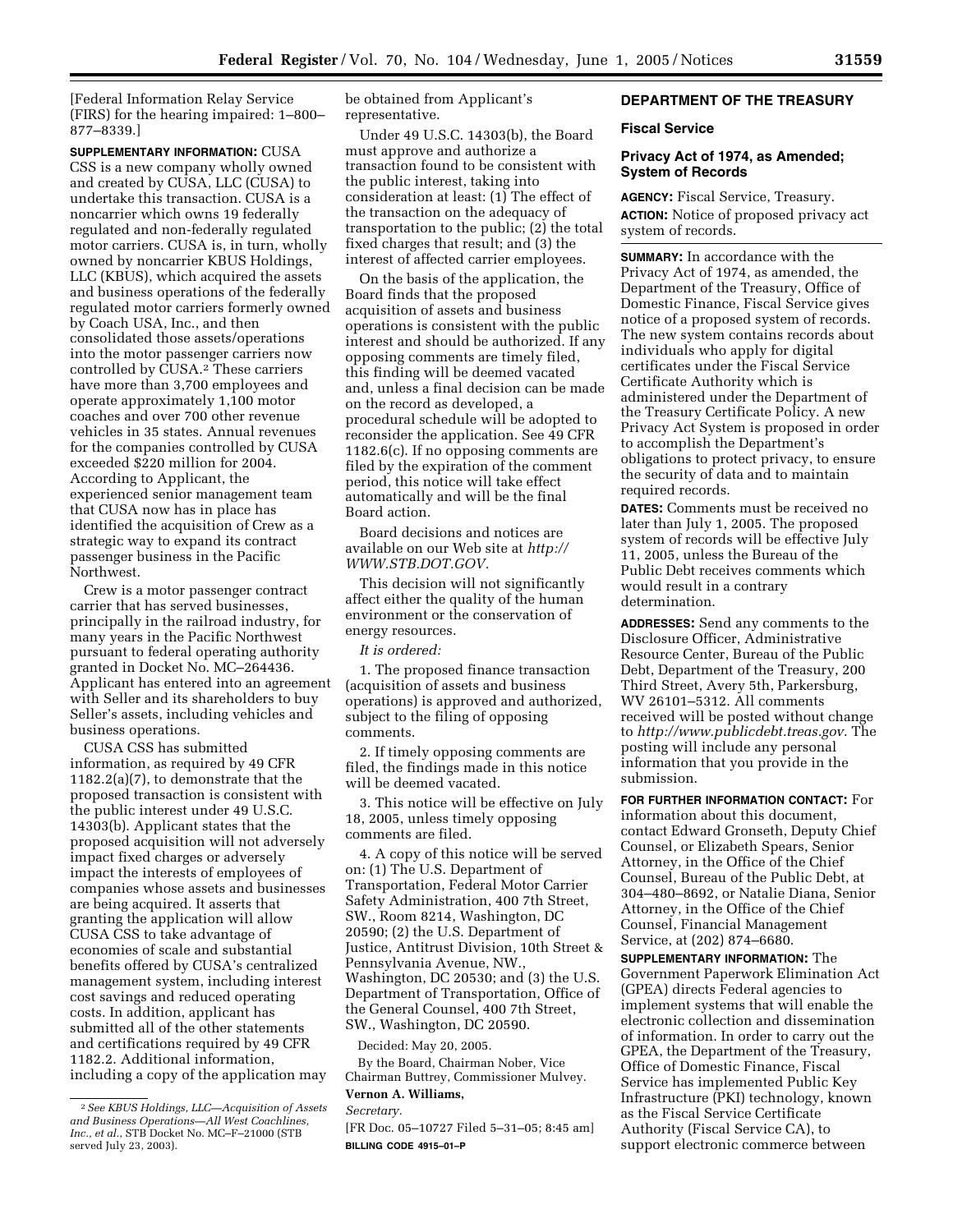the Bureau of the Public Debt (BPD) or the Financial Management Service (FMS), and their customers.

PKI is a set of hardware, software, policies and procedures used to provide several important security services for electronic business activities. PKI technology protects the integrity and confidentiality of information submitted electronically. Customers submit a request to BPD or FMS for a digital certificate, which enables the customer to download and use cryptographic software to create the encryption keys necessary for electronic identity verification and secure transactions. This digital certificate is required in order to access secure online systems that are provided through the Fiscal Service CA, such as obtaining access to services offered by BPD and FMS.

For example, the Department of the Treasury, through FMS, operates Federal payment systems and disburses approximately 85 percent of all Federal payments. All vouchers submitted to FMS for payment must be signed (certified) by a Federal program agency's duly designated certifying officer. Previously, payment requests were submitted through the Treasury Electronic Certification System (ECS), a DOS-based system. FMS is replacing ECS with the Secure Payment System (SPS). SPS is a mechanism which employs digital certificates, issued by the Fiscal Service CA, to initiate payment and certification requests providing for the positive identification of agency certifying officers who authorize vouchers for payment. SPS provides enhanced operating capabilities and much greater information integrity than ECS.

Additionally, FMS operates the Automated Standard Application for Payments (ASAP) program. ASAP is a mechanism by which FMS makes grant payments to state agencies and other authorized grantee organizations. Digital certificates will be issued to Federal employees who approve the funding amounts in grantees' accounts. The grantees will request draw downs, and delivery of Federal funds, from accounts held in the ASAP.GOV system.

FMS requires that applicants who seek access to SPS, ASAP, and other similar systems, request a digital certificate by submitting an application form. The forms are available for download from the FMS Web sites located at: *http://www.fms.treas.gov*.

In conjunction with the application process, the applicant will be required to submit personal information that is subject to the Privacy Act of 1974. The information collected will be used only to establish and verify the identity and

eligibility of applicants for certificates. No other use of the information is permitted.

The new system of records report, as required by 5 U.S.C. 552a(r) of the Privacy Act, has been submitted to the Committee on Government Reform and Oversight of the House of Representatives, the Committee on Homeland Security and Governmental Affairs of the Senate and the Office of Management and Budget, pursuant to Appendix I to OMB Circular A–130, ''Federal Agency Responsibilities for Maintaining Records About Individuals,'' dated November 30, 2000.

The proposed Treasury .012—Fiscal Service Public Key Infrastructure, is published in its entirety below.

Dated: May 23, 2005.

# **Nicholas Williams,**

*Deputy Assistant Secretary for Headquarters Operations.*

#### **Treasury .012**

#### **SYSTEM NAME:**

Fiscal Service Public Key Infrastructure—Treasury.

#### **SYSTEM LOCATION:**

The system of records is located at: (1) The Bureau of the Public Debt (BPD), U.S. Department of the Treasury, in Parkersburg, WV, and,

(2) The Financial Management Service (FMS), U.S. Department of the Treasury, Washington, DC, and Hyattsville, MD. The system managers maintain the system location of these records.

## **CATEGORIES OF INDIVIDUALS COVERED BY THE SYSTEM:**

Digital certificates may be issued to any of the following individuals: A Federal agency certifying officer who authorizes vouchers for payment; Federal employees who approve the grantees' accounts; an individual authorized by a state or grantee organization to conduct business with the Fiscal Service; employees of the Fiscal Service; fiscal agents; and contractors.

## **CATEGORIES OF RECORDS IN THE SYSTEM:**

The system contains information needed to establish accountability and audit control of digital certificates. It also contains records that are needed to authorize an individual's access to a Treasury network. Depending on the service(s) requested by the customer, information may also include:

• Personal identifiers—name, including previous name used, and aliases; organization, employer name and address; Social Security number, Tax Identification Number; physical and

electronic addresses; telephone, fax, and pager numbers; bank account information (name, type, account number, routing/transit number); Federal-issued photograph ID; driver's license information or state ID information (number, state, and expiration date); military ID information (number, branch, expiration date); or passport/visa information (number, expiration date, and issuing country).

• Authentication aids—personal identification number, password, account number, shared-secret identifier, digitized signature, other unique identifier.

The system contains records on public key data related to the customer, including the creation, renewal, replacement or revocation of digital certificates, including evidence provided by applicants for proof of identity and authority, sources used to verify an applicant's identity and authority, and the certificates issued, denied and revoked, including reasons for denial and revocation.

## **AUTHORITY FOR MAINTENANCE OF THE SYSTEM:**

5 U.S.C. 301, 31 U.S.C. 321, and the Government Paperwork Elimination Act, Pub. L. 105–277.

#### **PURPOSES:**

We are establishing the Fiscal Service Public Key Infrastructure System to:

(1) Use electronic transactions and authentication techniques in accordance with the Government Paperwork Elimination Act;

(2) Facilitate transactions involving the transfer of information, the transfer of funds, or where parties commit to actions or contracts that may give rise to financial or legal liability, where the information is protected under the Privacy Act of 1974, as amended;

(3) Maintain an electronic system to facilitate secure, on-line communication between Federal automated systems, and between Federal employees or contractors, by using digital signature technologies to authenticate and verify identity;

(4) Provide mechanisms for nonrepudiation of personal identification and access to Treasury systems including, but not limited to SPS and ASAP; and

(5) Maintain records relating to the issuance of digital certificates utilizing public key cryptography to employees and contractors for purpose of the transmission of sensitive electronic material that requires protection.

#### **ROUTINE USES OF RECORDS MAINTAINED IN THE SYSTEM, INCLUDING CATEGORIES OF USERS AND THE PURPOSES OF SUCH USES:**

These records may be disclosed to: